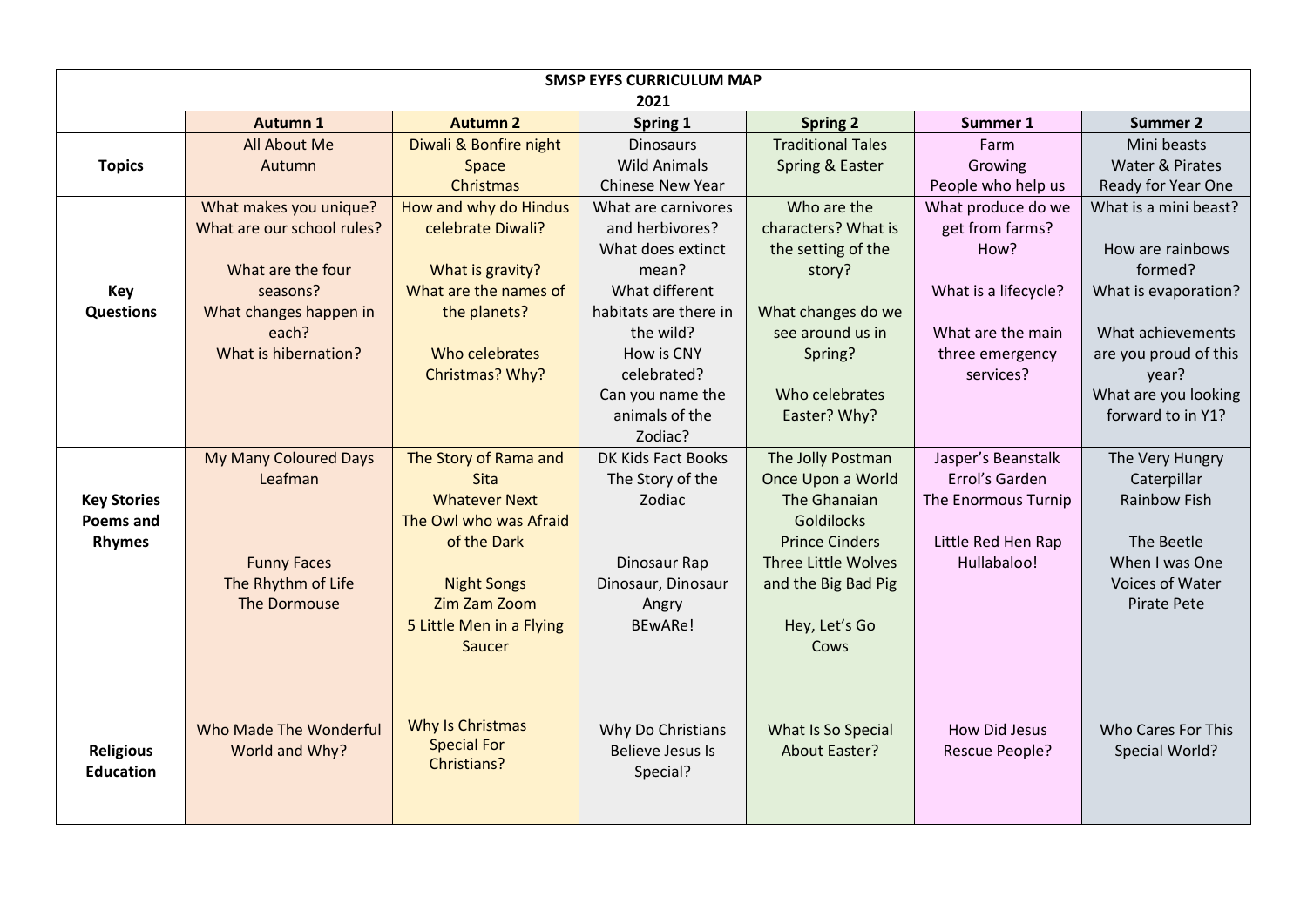| Literacy                                                                                               | Comprehension: Demonstrate understanding of what has been read to them by retelling stories and narratives using their own words and recently<br>introduced vocabulary. Anticipate (where appropriate) key events in stories. Use and understand recently introduced vocabulary during discussions<br>about stories, non-fiction, rhymes and poems and during role play.<br>Word Reading: Say a sound for each letter in the alphabet and at least 10 digraphs. Read words consistent with their phonic knowledge by sound-<br>blending. Read aloud simple sentences and books that are consistent with their phonic knowledge, including some common exception words.<br>Writing: Write recognisable letters, most of which are correctly formed. Spell words by identifying sounds in them and representing the sounds with a<br>letter or letters. Write simple phrases and sentences that can be read by others. |                                                                                                                                                                                                                                                  |                                                                                                                                                                                          |                                                                                                                                                                                                                              |                                                                                                                                                                            |                                                                                                                                                                            |  |  |
|--------------------------------------------------------------------------------------------------------|----------------------------------------------------------------------------------------------------------------------------------------------------------------------------------------------------------------------------------------------------------------------------------------------------------------------------------------------------------------------------------------------------------------------------------------------------------------------------------------------------------------------------------------------------------------------------------------------------------------------------------------------------------------------------------------------------------------------------------------------------------------------------------------------------------------------------------------------------------------------------------------------------------------------|--------------------------------------------------------------------------------------------------------------------------------------------------------------------------------------------------------------------------------------------------|------------------------------------------------------------------------------------------------------------------------------------------------------------------------------------------|------------------------------------------------------------------------------------------------------------------------------------------------------------------------------------------------------------------------------|----------------------------------------------------------------------------------------------------------------------------------------------------------------------------|----------------------------------------------------------------------------------------------------------------------------------------------------------------------------|--|--|
| Weekly school library visits to choose a book.<br>Termly trips to Teddington Library to share stories. |                                                                                                                                                                                                                                                                                                                                                                                                                                                                                                                                                                                                                                                                                                                                                                                                                                                                                                                      |                                                                                                                                                                                                                                                  |                                                                                                                                                                                          |                                                                                                                                                                                                                              |                                                                                                                                                                            |                                                                                                                                                                            |  |  |
| <b>Phonics</b><br>(ELS)<br><b>Writing</b>                                                              | Phase 2<br>satpinmdgockckeu<br>rsshbffflll<br>I the no put is of to go into<br>pull as his                                                                                                                                                                                                                                                                                                                                                                                                                                                                                                                                                                                                                                                                                                                                                                                                                           | Phase 3<br>j v w x y z zz qu ch sh th<br>ng nk ai ee igh oa -es<br>he she buses we me be<br>push was her my you                                                                                                                                  | Phase 3 & 4<br>oo ar ur oo or ow oi<br>ear air ure er oa (ow)<br>they all are ball tall<br>when what                                                                                     | <b>Phase 3 &amp; 4</b><br><b>Review</b><br>said so have were out<br>like some come there<br>little one do children<br>love                                                                                                   | Phase 4<br>cvcc words<br>-ed $(ed)$ -ed $(t)$<br>$-ed$ (d)<br>ccycc words<br>cccvc words<br>cccvcc words<br>-er - est                                                      | Phase 5<br>Ay ou ie ea -le oy ir<br>ue aw wh ph ew oe<br>au ey a-e e-e<br>Oh their people Mr<br>Mrs your ask should<br>would could asked<br>house mouse water<br>want very |  |  |
| <b>Reading</b>                                                                                         | -Fine motor and mark<br>making activities.<br>-Name writing<br>-Letter formation<br>-CVC writing frames                                                                                                                                                                                                                                                                                                                                                                                                                                                                                                                                                                                                                                                                                                                                                                                                              | -Segment to write VC<br>and CVC words<br>independently using<br>Phase 2 and Phase 3<br>graphemes<br>-Spell harder to read<br>words independently.<br>-Make phonetically<br>plausible attempts<br>when writing more<br>complex words              | -Orally compose a<br>sentence and hold it<br>in memory before<br>attempting to write<br>it.<br>-Use talk to organise,<br>sequence and clarify<br>thinking, ideas,<br>feelings and events | -Write simple<br>sentences using<br>finger spaces, that<br>can be read by<br>themselves and<br>others                                                                                                                        | -Write different text forms for different<br>purposes e.g. lists, stories, instructions,<br>labels, captions, recipes, postcards, menus<br>-Segmenting phase 4 and 5 words |                                                                                                                                                                            |  |  |
|                                                                                                        | skills.                                                                                                                                                                                                                                                                                                                                                                                                                                                                                                                                                                                                                                                                                                                                                                                                                                                                                                              | -Discussing pictures, comprehension and prediction<br>-Hold a book correctly and turn pages from front to -<br>back and recognise front and back cover<br>-Differentiate between text and illustration<br>-Understand that print conveys meaning |                                                                                                                                                                                          | -Use decoding to read -using build and blend<br>strategy - towards automatically reading<br>known words<br>-Spotting digraphs and trigraphs in words.<br>-Read common irregular words from Phase 3<br>-Read simple sentences |                                                                                                                                                                            | -Blend phonemes to read a range of words<br>using build and blend towards automaticity -<br>fluency and accuracy<br>-Use phonic knowledge to attempt unknown<br>words      |  |  |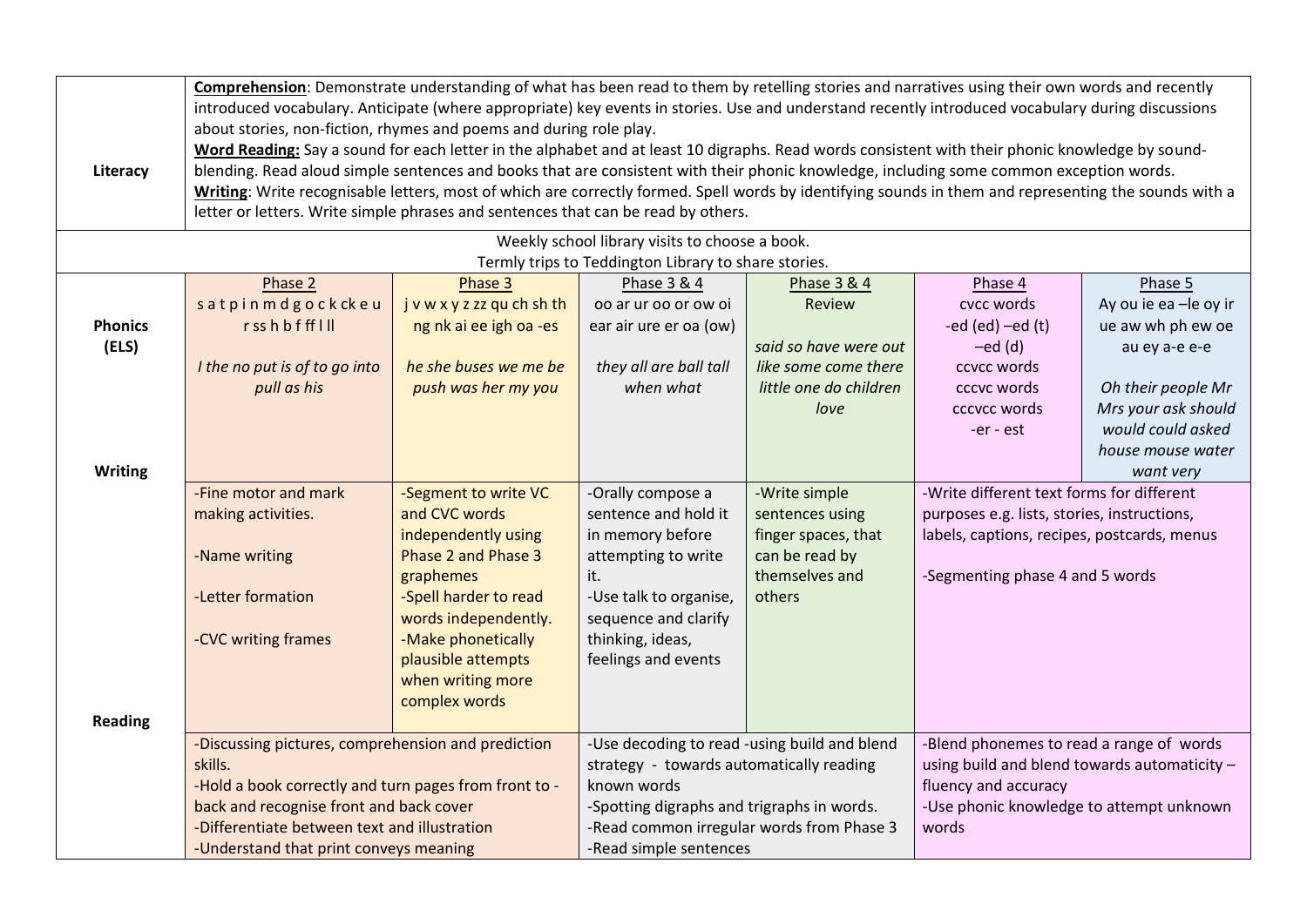|                               | -Know that, in English, print is read from left to right<br>and top to bottom<br>-Decode a number of regular words using Phase 2 and<br>3 phonemes with build and blend strategy, and read<br>aloud accurately<br>Act out a story in role play                                                                                                                                                                                                                                                                                                                                                                                                                                                                                                                                                                                                                                                                                                     | -Link sounds to letters, naming and sounding<br>letters of the alphabet<br>-Sequence a simple story or event | -Listen attentively to a story at the<br>appropriate interest level<br>Recall the main points in texts in the correct<br>sequence<br>-Use the structure of a simple story when re-<br>enacting and retelling<br>-Talk about the themes of simple texts, e.g.<br>good over evil |
|-------------------------------|----------------------------------------------------------------------------------------------------------------------------------------------------------------------------------------------------------------------------------------------------------------------------------------------------------------------------------------------------------------------------------------------------------------------------------------------------------------------------------------------------------------------------------------------------------------------------------------------------------------------------------------------------------------------------------------------------------------------------------------------------------------------------------------------------------------------------------------------------------------------------------------------------------------------------------------------------|--------------------------------------------------------------------------------------------------------------|--------------------------------------------------------------------------------------------------------------------------------------------------------------------------------------------------------------------------------------------------------------------------------|
| Communication<br>and Language | Listening, Attention and Understanding: Listen attentively and respond to what they hear with relevant questions, comments and actions when being<br>read to and during whole class discussions and small group interactions. Make comments about what they have heard and ask questions to clarify<br>their understanding. Hold conversation when engaged in back-and-forth exchanges with their teacher and peers.<br>Speaking: Participate in small group, class and one-to-one discussions, offering their own ideas, using recently introduced vocabulary. Offer<br>explanations for why things might happen, making use of recently introduced vocabulary from stories, non-fiction, rhymes and poems when<br>appropriate. Express their ideas and feelings about their experiences using full sentences, including use of past, present and future tenses and making<br>use of conjunctions, with modelling and support from their teacher. |                                                                                                              |                                                                                                                                                                                                                                                                                |
|                               | Ongoing activities throughout the year:<br>1:1 and small group reading<br>Class stories - both reading and telling own<br>Circle time discussions<br><b>Helicopter Stories</b><br><b>News Books</b><br>Talk partners<br>Group work<br>Dialogue with peers and staff<br>Reading and sharing their work - amazing authors<br>Role play corner<br>Small world<br>Class book corners<br>Word of the week<br>Trips and visitors<br>Drama workshops<br>Singing assemblies<br><b>Topical poems</b><br>Hot seating                                                                                                                                                                                                                                                                                                                                                                                                                                         |                                                                                                              |                                                                                                                                                                                                                                                                                |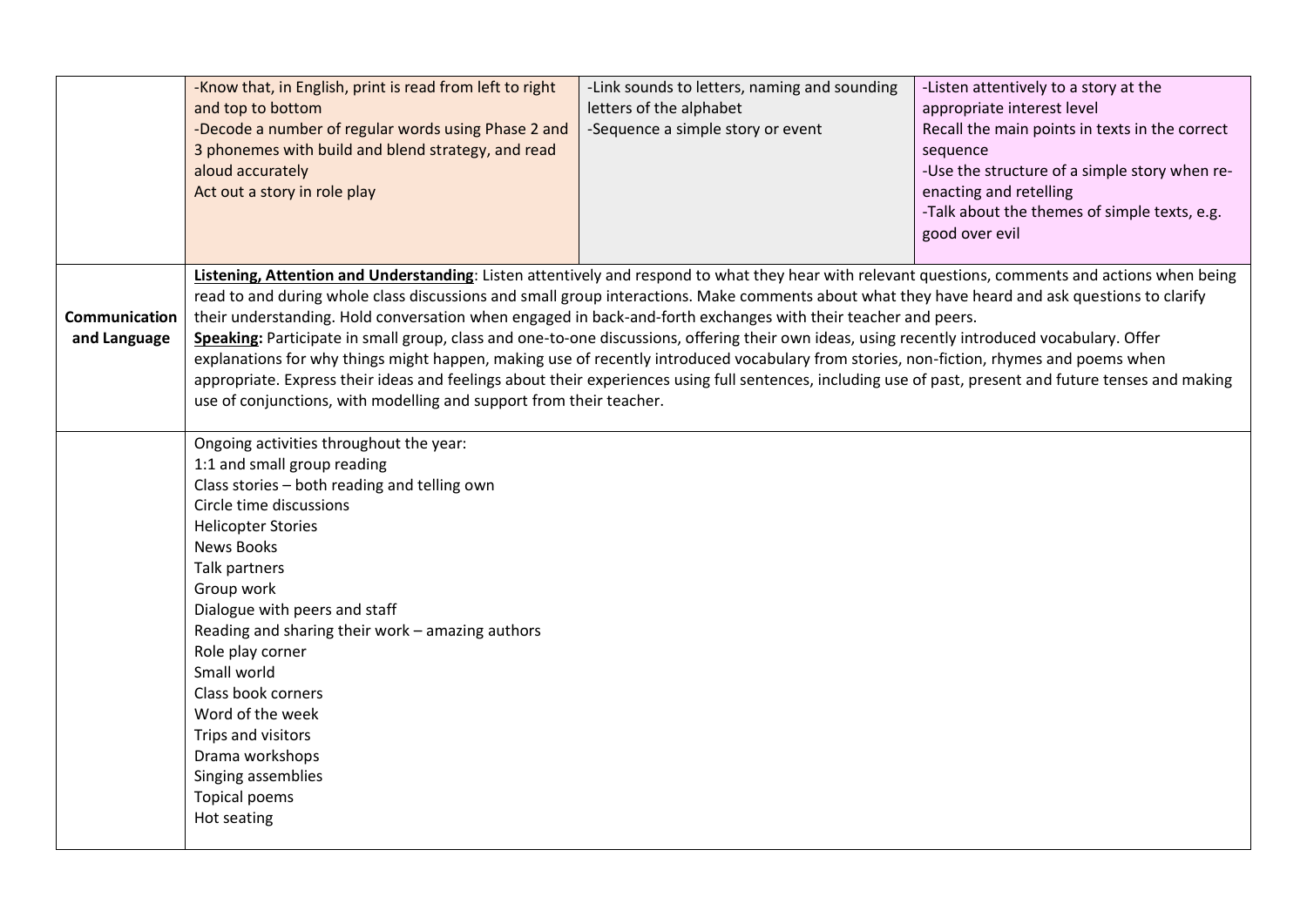| <b>Mathematics</b>                                          | Number: Have a deep understanding of number to 10, including the composition of each number. Subitise (recognise quantities without counting) up<br>to 5. Automatically recall (without reference to rhymes, counting or other aids) number bonds up to 5 (including subtraction facts) and some number<br>bonds to 10, including double facts.<br>Numerical Patterns: Verbally count beyond 20, recognising the pattern of the counting system. Compare quantities up to 10 in different contexts,<br>recognising when one quantity is greater than, less than or the same as the other quantity. Explore and represent patterns within numbers up to 10,<br>including evens and odds, double facts and how quantities can be distributed equally                                                                                                                                                     |                                                                                                                                                      |                                                                                                                                              |                                                                                                                                               |                                                                                                                                      |                                                                                                                                                                    |  |
|-------------------------------------------------------------|--------------------------------------------------------------------------------------------------------------------------------------------------------------------------------------------------------------------------------------------------------------------------------------------------------------------------------------------------------------------------------------------------------------------------------------------------------------------------------------------------------------------------------------------------------------------------------------------------------------------------------------------------------------------------------------------------------------------------------------------------------------------------------------------------------------------------------------------------------------------------------------------------------|------------------------------------------------------------------------------------------------------------------------------------------------------|----------------------------------------------------------------------------------------------------------------------------------------------|-----------------------------------------------------------------------------------------------------------------------------------------------|--------------------------------------------------------------------------------------------------------------------------------------|--------------------------------------------------------------------------------------------------------------------------------------------------------------------|--|
|                                                             | Number of the week 1-5                                                                                                                                                                                                                                                                                                                                                                                                                                                                                                                                                                                                                                                                                                                                                                                                                                                                                 | <b>NOTW 6-10</b>                                                                                                                                     | NOTW 11 & 12                                                                                                                                 | Addition                                                                                                                                      | Odd and even                                                                                                                         | Addition/subtraction                                                                                                                                               |  |
|                                                             | Sequencing 0-5                                                                                                                                                                                                                                                                                                                                                                                                                                                                                                                                                                                                                                                                                                                                                                                                                                                                                         | <b>Number investigations</b>                                                                                                                         | Addition to 10                                                                                                                               | Subtraction                                                                                                                                   | Double and half                                                                                                                      | Number bonds                                                                                                                                                       |  |
|                                                             | Number bonds to 5                                                                                                                                                                                                                                                                                                                                                                                                                                                                                                                                                                                                                                                                                                                                                                                                                                                                                      | Number bonds to 10                                                                                                                                   | Subtraction to 10                                                                                                                            | <b>Teen numbers</b>                                                                                                                           | Money                                                                                                                                | Symmetry                                                                                                                                                           |  |
|                                                             | Subitising 0-5                                                                                                                                                                                                                                                                                                                                                                                                                                                                                                                                                                                                                                                                                                                                                                                                                                                                                         | Subitising 0-10                                                                                                                                      | Teen numbers                                                                                                                                 | Counting in 2s and                                                                                                                            | Coin recognition and                                                                                                                 | Double and half                                                                                                                                                    |  |
|                                                             |                                                                                                                                                                                                                                                                                                                                                                                                                                                                                                                                                                                                                                                                                                                                                                                                                                                                                                        |                                                                                                                                                      |                                                                                                                                              | 10 <sub>s</sub>                                                                                                                               | making amounts                                                                                                                       | Counting in 2s/5s/10s                                                                                                                                              |  |
|                                                             |                                                                                                                                                                                                                                                                                                                                                                                                                                                                                                                                                                                                                                                                                                                                                                                                                                                                                                        |                                                                                                                                                      |                                                                                                                                              | O'clock and half                                                                                                                              | Revision                                                                                                                             | Co-ordinates                                                                                                                                                       |  |
|                                                             |                                                                                                                                                                                                                                                                                                                                                                                                                                                                                                                                                                                                                                                                                                                                                                                                                                                                                                        |                                                                                                                                                      |                                                                                                                                              | past                                                                                                                                          |                                                                                                                                      | Revision                                                                                                                                                           |  |
|                                                             |                                                                                                                                                                                                                                                                                                                                                                                                                                                                                                                                                                                                                                                                                                                                                                                                                                                                                                        |                                                                                                                                                      |                                                                                                                                              | Times of the day<br>Problem solving                                                                                                           |                                                                                                                                      |                                                                                                                                                                    |  |
|                                                             | Self-Regulation: Show an understanding of their own feelings and those of others, and begin to regulate their behaviour accordingly. Set and work                                                                                                                                                                                                                                                                                                                                                                                                                                                                                                                                                                                                                                                                                                                                                      |                                                                                                                                                      |                                                                                                                                              |                                                                                                                                               |                                                                                                                                      |                                                                                                                                                                    |  |
| <b>Personal Social</b><br>& Emotional<br><b>Development</b> | towards simple goals, being able to wait for what they want and control their immediate impulses when appropriate. Give focused attention to what<br>the teacher says, responding appropriately even when engaged in activity, and show an ability to follow instructions involving several ideas or actions<br>Managing Self: Be confident to try new activities and show independence, resilience and perseverance in the face of challenge. Explain the reasons for<br>rules, know right from wrong and try to behave accordingly. Manage their own basic hygiene and personal needs, including dressing, going to the<br>toilet and understanding the importance of healthy food choices.<br>Building Relationships: Work and play cooperatively and take turns with others. Form positive attachments to adults and friendships with peers. Show<br>sensitivity to their own and to others' needs |                                                                                                                                                      |                                                                                                                                              |                                                                                                                                               |                                                                                                                                      |                                                                                                                                                                    |  |
|                                                             | <b>Zones of Regulation</b><br>Being Me in my World<br>-Ready, Respectful, Safe<br>-Internet safety<br>-Turn-taking<br>-Sharing<br>-Developing respect and<br>understanding                                                                                                                                                                                                                                                                                                                                                                                                                                                                                                                                                                                                                                                                                                                             | <b>Zones of Regulation</b><br><b>Celebrating Difference</b><br>-Unique talents and<br>skills<br>-My family, friends and<br>homes<br>-Being resilient | Zones of Regulation<br><b>Dreams and Goals</b><br>-Being determined<br>-Goal setting<br>-Supporting others<br>-Recognising my own<br>success | <b>Zones of Regulation</b><br><b>Healthy Me</b><br>-Looking after and<br>understanding my<br>body<br>-Self-care and<br>hygiene<br>-Being safe | Zones of Regulation<br>Relationships<br>-Roles in different<br>families<br>-Conflict resolution<br>-Bullying<br>-Being a good friend | Zones of Regulation<br><b>Changing Me</b><br>-How I change<br>-Transition to Year<br>One (reflecting on<br>past year and<br>discussing feeling<br>about the coming |  |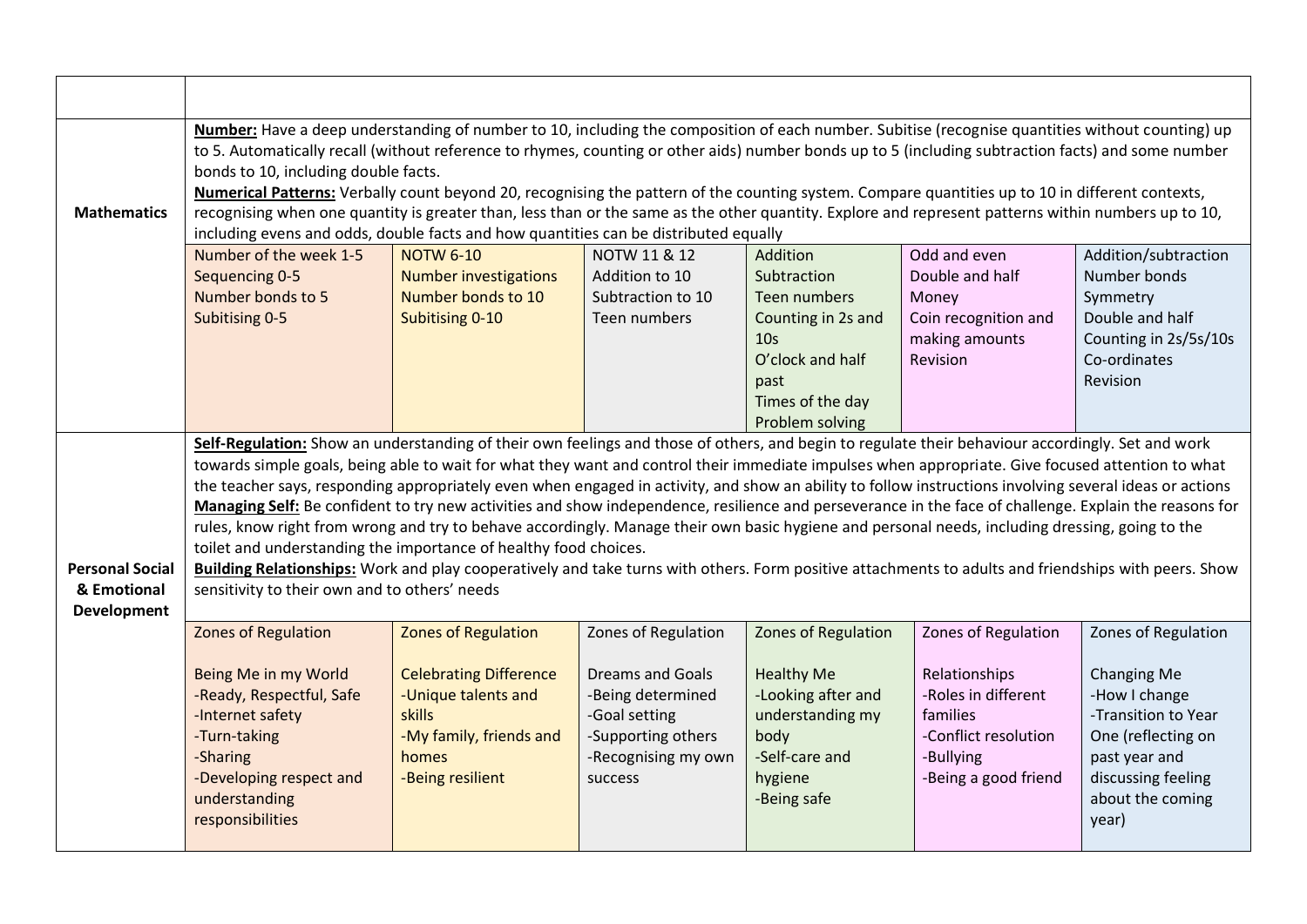|                      | Cooking:                                                                                                                                                | Cooking:                    | Cooking:                                 | Cooking:                 | Cooking:                                     | Cooking:                          |  |
|----------------------|---------------------------------------------------------------------------------------------------------------------------------------------------------|-----------------------------|------------------------------------------|--------------------------|----------------------------------------------|-----------------------------------|--|
|                      | Pizzas                                                                                                                                                  | <b>Fruit rockets</b>        | <b>Tasting Chinese</b>                   | <b>Easter nests</b>      | Making bread and                             | Making fruit ice                  |  |
|                      |                                                                                                                                                         | Gingerbread reindeer        | foods                                    |                          | butter                                       | <b>lollies</b>                    |  |
|                      | Gross Motor Skills: Negotiate space and obstacles safely, with consideration for themselves and others. Demonstrate strength, balance and               |                             |                                          |                          |                                              |                                   |  |
|                      | coordination when playing. Move energetically, such as running, jumping, dancing, hopping, skipping and climbing.                                       |                             |                                          |                          |                                              |                                   |  |
|                      | Fine Motor Skills: Hold a pencil effectively in preparation for fluent writing - using the tripod grip in almost all cases. Use a range of small tools, |                             |                                          |                          |                                              |                                   |  |
|                      | including scissors, paintbrushes and cutlery. Begin to show accuracy and care when drawing                                                              |                             |                                          |                          |                                              |                                   |  |
|                      | Introduction to PE                                                                                                                                      | <b>Ball skills</b>          | Gymnastics                               | <b>Fundamentals</b>      | Changing                                     | Dance                             |  |
| <b>Physical</b>      | Being aware of others and                                                                                                                               | Rolling a ball to a target. | Copying and                              | Developing               | Being independent                            | Using counts of 8 to              |  |
| <b>Development</b>   | moving safely/sensibly in a                                                                                                                             | Stopping a rolling ball.    | creating shapes with                     | stationary and           | when getting changed                         | know when to change               |  |
|                      | space.                                                                                                                                                  | <b>Developing accuracy</b>  | our body.                                | moving balance.          | for PE.                                      | actions.                          |  |
|                      | Developing stopping with                                                                                                                                | when throwing to a          | Creating shapes on                       | Running and              |                                              | <b>Exploring how</b>              |  |
|                      | control.                                                                                                                                                | target.                     | apparatus.                               | stopping.                | Games                                        | different body parts              |  |
|                      | Using equipment safely                                                                                                                                  | Bouncing and catching a     | Jumping and landing                      | Changing direction.      | Throwing and keeping                         | move.                             |  |
|                      | and responsibly.                                                                                                                                        | ball.                       | safely.                                  | Jumping and              | score                                        | Expressing and                    |  |
|                      | Using different traveling                                                                                                                               | Dribbling a ball with your  | Rocking and rolling.                     | landing.                 | Roles within games                           | communicating ideas               |  |
|                      | actions on a path.<br>To work co-operatively                                                                                                            | feet.<br>Kicking a ball.    | <b>Creating sequences</b><br>of actions. | Hopping with<br>control. | Following instructions<br>and moving safely. | through movement.                 |  |
|                      | with others.                                                                                                                                            | Dribbling with hands.       | Traveling around,                        | Different ways to        | Working co-                                  | Copying and repeating<br>actions. |  |
|                      | To follow, copy and lead a                                                                                                                              | Throwing and catching       | over and through                         | travel.                  | operatively and taking                       | Moving with control               |  |
|                      | partner.                                                                                                                                                | to a partner.               | apparatus.                               |                          | turns.                                       | and coordination.                 |  |
|                      |                                                                                                                                                         |                             |                                          |                          |                                              | Using props with                  |  |
|                      | Pre writing skills - fine and                                                                                                                           |                             |                                          |                          |                                              | control.                          |  |
|                      | gross motor activities.                                                                                                                                 |                             |                                          |                          |                                              |                                   |  |
|                      | Past and Present: Talk about the lives of the people around them and their roles in society. Know some similarities and differences between things in   |                             |                                          |                          |                                              |                                   |  |
|                      | the past and now, drawing on their experiences and what has been read in class. Understand the past through settings, characters and events             |                             |                                          |                          |                                              |                                   |  |
|                      | encountered in books read in class and storytelling.                                                                                                    |                             |                                          |                          |                                              |                                   |  |
|                      | People, Culture and Communities: Describe their immediate environment using knowledge from observation, discussion, stories, non-fiction texts and      |                             |                                          |                          |                                              |                                   |  |
|                      | maps. Know some similarities and differences between different religious and cultural communities in this country, drawing on their experiences and     |                             |                                          |                          |                                              |                                   |  |
|                      | what has been read in class. Explain some similarities and differences between life in this country and life in other countries, drawing on knowledge   |                             |                                          |                          |                                              |                                   |  |
| <b>Understanding</b> | from stories, non-fiction texts and (when appropriate) maps.                                                                                            |                             |                                          |                          |                                              |                                   |  |
| the world            | The Natural World: Explore the natural world around them, making observations and drawing pictures of animals and plants. Know some similarities        |                             |                                          |                          |                                              |                                   |  |
|                      | and differences between the natural world around them and contrasting environments, drawing on their experiences and what has been read in class.       |                             |                                          |                          |                                              |                                   |  |
|                      | Understand some important processes and changes in the natural world around them, including the seasons and changing states of matter.                  |                             |                                          |                          |                                              |                                   |  |
|                      |                                                                                                                                                         |                             |                                          |                          |                                              |                                   |  |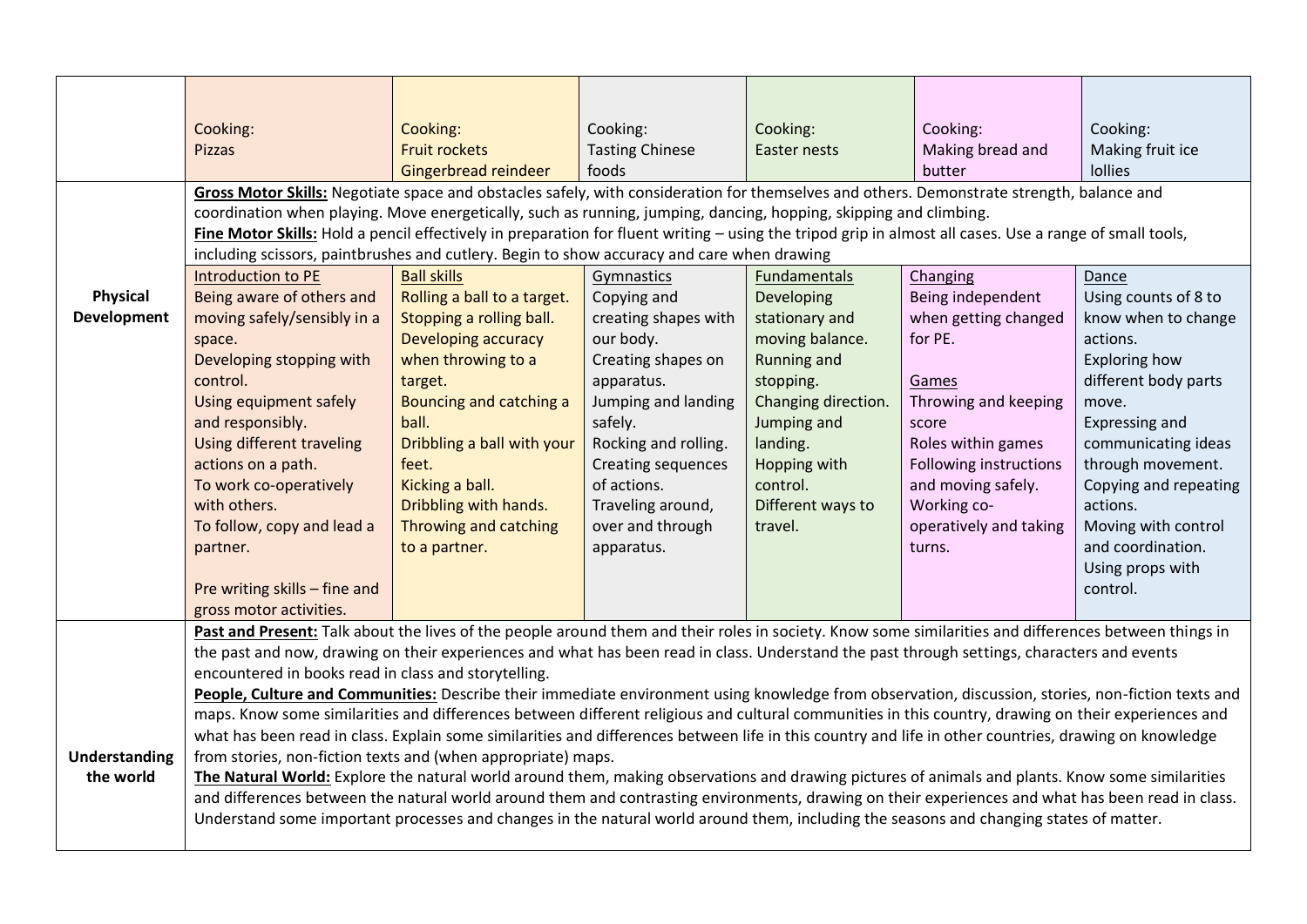|                        | All About Me                                                                                                                                                                                                                                                                                                                                                                                                                                                                    | <b>Diwali</b>            | <b>Dinosaurs</b>      | <b>Traditional Tales</b> | Farm                   | <b>Minibeasts</b>             |  |  |
|------------------------|---------------------------------------------------------------------------------------------------------------------------------------------------------------------------------------------------------------------------------------------------------------------------------------------------------------------------------------------------------------------------------------------------------------------------------------------------------------------------------|--------------------------|-----------------------|--------------------------|------------------------|-------------------------------|--|--|
|                        | <b>Here We Are</b>                                                                                                                                                                                                                                                                                                                                                                                                                                                              | -Who celebrates it and   | -Herbivores and       | -Compare and             | -Farming across the    | -Habitats                     |  |  |
|                        | -Our planet and our place in                                                                                                                                                                                                                                                                                                                                                                                                                                                    | why.                     | Carnivores            | contrast different       | globe, different       | -Vertebrates and              |  |  |
|                        | the world                                                                                                                                                                                                                                                                                                                                                                                                                                                                       |                          | -Fossils              | cultures                 | climates and           | invertebrates                 |  |  |
|                        | -Things we can do on Earth                                                                                                                                                                                                                                                                                                                                                                                                                                                      | <b>Light and dark</b>    |                       |                          | environments           |                               |  |  |
|                        | -Our wonderful world                                                                                                                                                                                                                                                                                                                                                                                                                                                            | -Shadows, sources of     | <b>Wild Animals</b>   |                          | -Farm produce          | <b>Water and Pirates</b>      |  |  |
|                        | -Outdoor environment                                                                                                                                                                                                                                                                                                                                                                                                                                                            | light, night time and    | -Camouflage           | Spring/Easter            | -Farm machinery        | -Ocean Conservation           |  |  |
|                        | -The human body                                                                                                                                                                                                                                                                                                                                                                                                                                                                 | daytime.                 | -Habitats             | -Seasonal changes        |                        | -Ocean ecosystems             |  |  |
|                        | -Everybody is welcome                                                                                                                                                                                                                                                                                                                                                                                                                                                           |                          | -Predator/prey        | -Baby animal             | Growing                | -Water cycle                  |  |  |
|                        | -Being busy and being calm                                                                                                                                                                                                                                                                                                                                                                                                                                                      | -Guy Fawkes and Bonfire  |                       | names                    | -Lifecycles of animals | -Floating and sinking         |  |  |
|                        |                                                                                                                                                                                                                                                                                                                                                                                                                                                                                 | Night.                   | Chinese New Year      | -How Easter is           | and humans.            | -Famous historical            |  |  |
|                        | <b>Autumn</b>                                                                                                                                                                                                                                                                                                                                                                                                                                                                   |                          | -How it is celebrated | celebrated and why       | -Planting              | pirates                       |  |  |
|                        | -Walks                                                                                                                                                                                                                                                                                                                                                                                                                                                                          | <b>Space</b>             | -Contrasting          |                          |                        | -Ships                        |  |  |
|                        | -Seasonal changes                                                                                                                                                                                                                                                                                                                                                                                                                                                               | -Planets in the solar    | environments-         |                          | People Who Help Us     |                               |  |  |
|                        | -Hibernation                                                                                                                                                                                                                                                                                                                                                                                                                                                                    | system                   | UK/China.             |                          | -Dentists - good oral  |                               |  |  |
|                        | -Nocturnal animals                                                                                                                                                                                                                                                                                                                                                                                                                                                              | -The Moon                |                       |                          | health                 | <b>Transition to Year One</b> |  |  |
|                        |                                                                                                                                                                                                                                                                                                                                                                                                                                                                                 | -The Sun                 |                       |                          | -Emergency service     | -Past, present and            |  |  |
|                        |                                                                                                                                                                                                                                                                                                                                                                                                                                                                                 | -Gravity                 |                       |                          | vehicles               | future of their school        |  |  |
|                        |                                                                                                                                                                                                                                                                                                                                                                                                                                                                                 | -Astronauts              |                       |                          | -Mary Seacole          | life                          |  |  |
|                        |                                                                                                                                                                                                                                                                                                                                                                                                                                                                                 |                          |                       |                          | -Past and present      | -Visits to Year One           |  |  |
|                        |                                                                                                                                                                                                                                                                                                                                                                                                                                                                                 | Christmas                |                       |                          | hospitals              | -Letters to new               |  |  |
|                        |                                                                                                                                                                                                                                                                                                                                                                                                                                                                                 | -Celebrations around the |                       |                          |                        | teachers                      |  |  |
|                        |                                                                                                                                                                                                                                                                                                                                                                                                                                                                                 | world.                   |                       |                          |                        |                               |  |  |
|                        | Creating with Materials: Safely use and explore a variety of materials, tools and techniques, experimenting with colour, design, texture, form and<br>function. Share their creations, explaining the process they have used. Make use of props and materials when role playing characters in narratives and<br>stories.<br>Being Imaginative and Expressive: Invent, adapt and recount narratives and stories with peers and their teacher. Sing a range of well-known nursery |                          |                       |                          |                        |                               |  |  |
|                        |                                                                                                                                                                                                                                                                                                                                                                                                                                                                                 |                          |                       |                          |                        |                               |  |  |
|                        | rhymes and songs. Perform songs, rhymes, poems and stories with others, and (when appropriate) try to move in time with music.                                                                                                                                                                                                                                                                                                                                                  |                          |                       |                          |                        |                               |  |  |
| <b>Expressive arts</b> |                                                                                                                                                                                                                                                                                                                                                                                                                                                                                 |                          |                       |                          |                        |                               |  |  |
| and design             | Portraits of peers                                                                                                                                                                                                                                                                                                                                                                                                                                                              | Clay diva lamps          | Art straw dinosaur    | Making story props       | Colour mixing farm     | <b>Bubble painting</b>        |  |  |
|                        | <b>Family pictures</b>                                                                                                                                                                                                                                                                                                                                                                                                                                                          | Rangoli patterns         | skeletons             | and puppets              | animals                | Watercolour paintings         |  |  |
|                        | Leaf Man - create own leaf                                                                                                                                                                                                                                                                                                                                                                                                                                                      | Marble firework pictures | Camouflage painting   | Observational            | 3D Vehicles model      | Printing                      |  |  |
|                        | people/animals with leaves                                                                                                                                                                                                                                                                                                                                                                                                                                                      | Printing                 | and printing          | drawings                 | making                 | Topic based model             |  |  |
|                        | found on walk                                                                                                                                                                                                                                                                                                                                                                                                                                                                   | Solar system sketches    | Calligraphy           | Easter baskets           |                        | making                        |  |  |